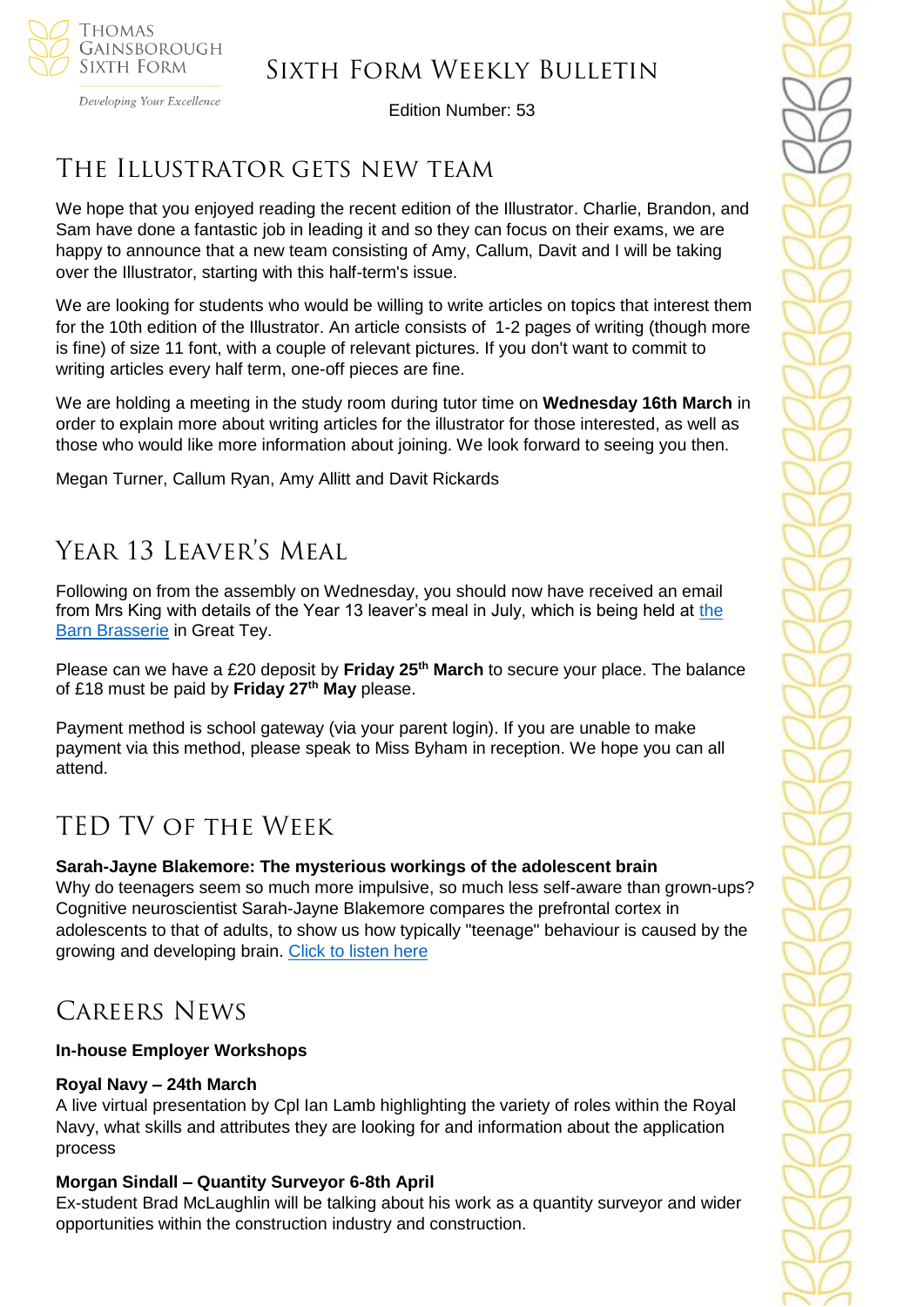

# Sixth Form Weekly Bulletin

Edition Number: 53

# **Stoke-By-Nayland Golf Club – Hospitality 5th May**

Ever wondered what it would be like to work in hospitality? Find out from Peter Osborn a senior manager at this luxury golf club and resort about the varied jobs and opportunities they can offer students. We might also see our very own Miss Alston who used to work in this sector and is keen to promote the benefits.

# **TMJ Interiors – Design/Carpentry/Business -19th May**

Another chance to meet with this impressive specialist joinery company based in Bildeston who have carried out major refurbishments and builds in London and across the UK . For a flavour of the kinds of projects they work on see here - https://tmjinteriors.com/projects/.

### **Thames Water Barrier - Civil Engineering 10th June**

Liv Hov runs a team of engineers, project managers, specialists and contractors. Carrying out complex inspection, Capital Maintenance and upgrade works at the Thames Barrier and other storm surge barriers along the Tidal Thames.

**Careers Web Page** – For a full list of companies that offer virtual work experience in several different sectors please see the "Careers" page of the school [website](https://tgschool.net/careers) and scroll down.

#### **How to arrange work experience in Year 12:**

1) Look at your Morrisby results and talk to family or friends for ideas. The more research you have carried out beforehand, into different options, the more valuable experience you will get.

2) Come to the careers hub and register your interest with Ms Perkins.

3) Paperwork needs to be collected and completed 4 weeks prior to the work experience taking place.

4) Please consider transport to and from the company you want to apply to.

5) Students are allowed up to 2 x 5 days during term time with up to two employers.

6 ) Please consider virtual work experience as well as face to face by signing up free of charge to Speakers for Schools virtual work experience and other online providers (see careers website for a list of other providers)

7) Ms Perkins needs to be made aware of any work experience (other than Saturday jobs) you arrange directly with employers in order for her to keep a record. Paperwork is still required for this.

# **International Law Firm, - Y12 Work Experience**

[Bryan Cave Leighton Paisner](https://nam12.safelinks.protection.outlook.com/?url=https%3A%2F%2Fmykindacrowd.us6.list-manage.com%2Ftrack%2Fclick%3Fu%3Ded0d3c8306048bd1aa89fb8aa%26id%3Dd4b5888e23%26e%3D6a71ef3d64&data=04%7C01%7C%7Ca42d6fcdb3294051de3a08da0035846a%7C84df9e7fe9f640afb435aaaaaaaaaaaa%7C1%7C0%7C637822527094728893%7CUnknown%7CTWFpbGZsb3d8eyJWIjoiMC4wLjAwMDAiLCJQIjoiV2luMzIiLCJBTiI6Ik1haWwiLCJXVCI6Mn0%3D%7C3000&sdata=ZDGSKFlvIYYjNkmN9S6ZheP1SMAkGXRalT2hYqJWzmM%3D&reserved=0) (BCLP) are offering work experience to Year 12 students as part of their commitment to improve access to the legal profession. BCLP have devised a schedule that combines both skill development and real-life experiences of how law firms interact with a range of sectors. This programme will be delivered virtually if offices remain shut.

• **Monday 25 July – Friday 29 August 2022** – A week at BCLP's offices gaining a real insight into what lawyers do daily as well as information on the different routes into the profession, several skills sessions to help prepare students for the world of work.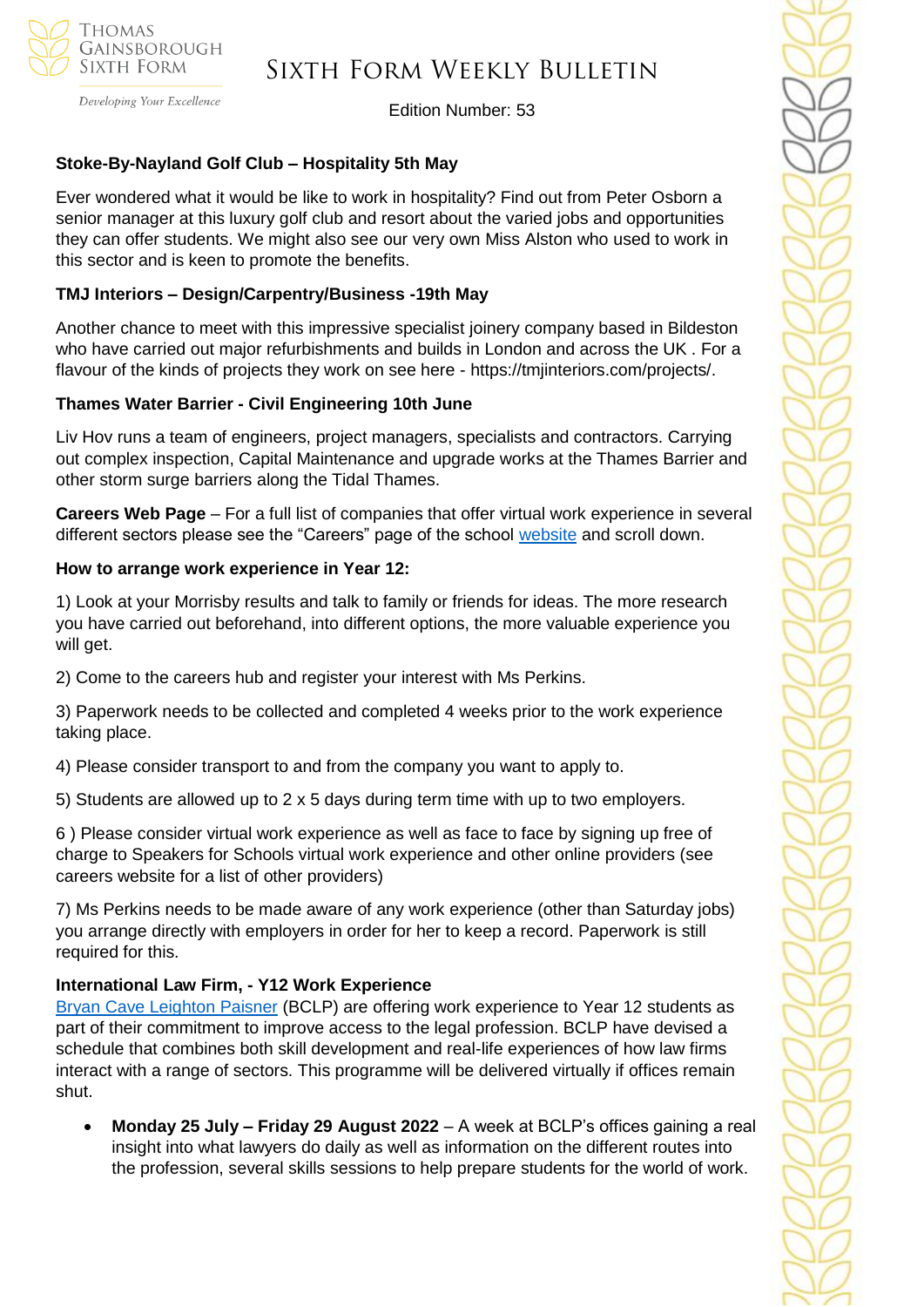

# Sixth Form Weekly Bulletin

Edition Number: 53

- **Monday 1 August – Friday 5 August 2022** A week visiting different organisation each day in a variety of sectors. During the week students will learn how law firms interact with their clients and the distinct roles for lawyers in these organisations.
- On completion of the two weeks, students will progress onto BCLP's alumni programme where they will be able to get continued support from BCLP representatives including work shadowing opportunities, mentoring and further skills workshops.

# **InvestIn Summer Career Experiences in London**

[Medicine & Psychology](https://investin.org/pages/choose-your-medicine-summer-experience) [Engineering & Architecture](https://investin.org/pages/choose-your-engineering-architecture-summer-experience) [Law & Politics](https://investin.org/pages/choose-your-law-politics-summer-experience) [Business & Finance](https://investin.org/pages/choose-your-business-finance-summer-experience) **[Tech](https://investin.org/pages/choose-your-tech-summer-experience)** [Culture, Media & Sport](https://investin.org/pages/choose-your-culture-media-sport-summer-experience)

# **Speakers for Schools Work Experience**

You can search for more work experiences from Speakers for Schools' wide range of employers across the UK here: [https://www.speakersforschools.org/experience-2/work](https://www.speakersforschools.org/experience-2/work-experience/)[experience/](https://www.speakersforschools.org/experience-2/work-experience/) . Sign up free of charge. Requests will go to Ms Perkins for approval.

#### **UK University & Apprenticeship Search Virtual Fair**

Join us for the Spring UK University & Apprenticeship Search Virtual Fair on **Wednesday 30th March 2022**, taking place from **12:00 to 18:00**.

This event will allow you to explore all your post-18 options in one place, with a huge range of exhibitors. Universities will include Russell Group, red brick, modern and specialist institutions, as well as colleges and apprenticeship providers. You'll be able to explore exhibition stands, ask any questions you have, and chat live with admissions officers, student ambassadors, academics and recruitment teams. At this incredible interactive event you can also view virtual campus tours, online prospectuses, and take part in 10 live webinars. The event is completely free of charge and is for students and parents looking for information about studying in the UK. [Register here.](https://ukunisearch.vfairs.com/en/registration)

# **Spring Pod Virtual Work Experience**

Medicine on demand – **deadline 31st March** [Click link here](https://www.springpod.com/virtual-work-experience/health-education-england-medicine-online-work-related-learning?utm_source=febpdf&utm_medium=email&utm_campaign=vwex&utm_term=vwex_febpdf&utm_content=vwex_febpdf_medicine_hee) Nursing on demand – **deadline 31st March** [Click link here](https://www.springpod.com/virtual-work-experience/health-education-england-nursing-online-work-related-learning?utm_source=febpdf&utm_medium=email&utm_campaign=vwex&utm_term=vwex_febpdf&utm_content=vwex_febpdf_nursing_hee) Allied Health Professionals – **deadline 31st March** [Click link here](https://www.springpod.com/virtual-work-experience/allied-health-professional-online-work-related-learning?utm_source=febpdf&utm_medium=email&utm_campaign=vwex&utm_term=vwex_febpdf&utm_content=vwex_febpdf_ahp_on_demand)

#### **NHS Talent Academy**

Let's Talk About … Nursing **Weds 16th March** Let's Talk About … Physiotherapy **Mon 21st March**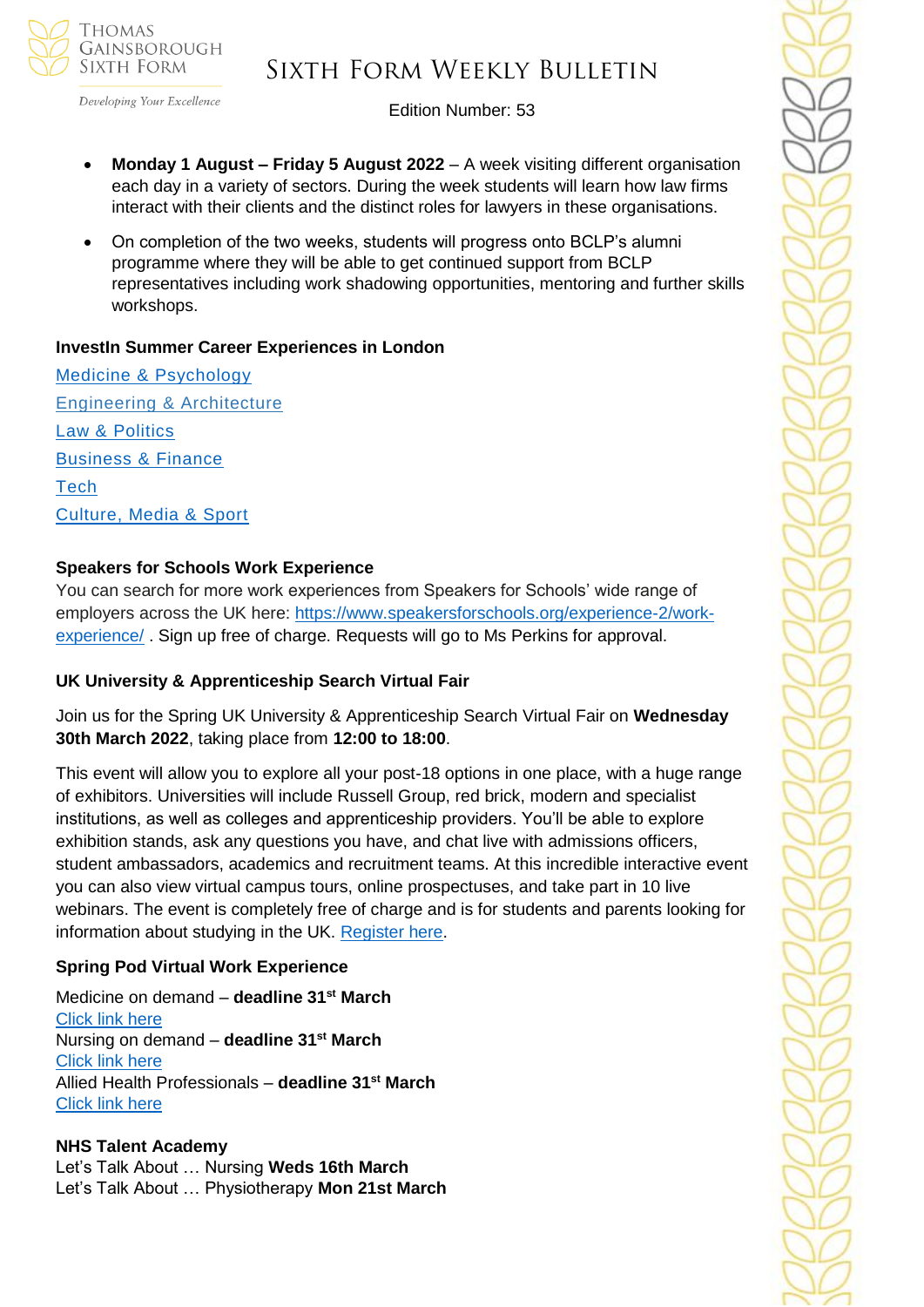

# Sixth Form Weekly Bulletin

Edition Number: 53

**All sessions run from 4-5pm.** Find out more about E-Placements and apply to speak to a professional about your Health and Care aspirations Register and apply now! [www.nhstalentacademy.org.uk](file://///tgs-sr-data/Staff%20Shared-N/Sixth%20Form/Admin/Weekly%20Bulletin/www.nhstalentacademy.org.uk)

#### **National Healthcare Weekend** - **19th and 20th March 2022**

The important thing about attending the weekend Live is that you can speak to a variety of healthcare professionals via zoom. However, if you are unable to attend the LIVE event, you can opt to register for the NHW E-learning course which will be available throughout April for you to watch all the recorded talks.

All students will receive a certificate of attendance, which can be listed on your UCAS application. Students can register individually via this [link](https://alliedhealthmentor.org/national-healthcare-weekend/)

Students can register for 1 LIVE day for £25 or both days for £45. Alternatively, students can opt for the E-learning course which is £10.

#### **Porch Project – Food Industry Careers Help**

Further Horizons is an employment-based programme. It will prepare young people for the working world by exposing them to the many aspects of businesses connected to or associated with the food industry.

It will include CV writing sessions, money management and interview skill sessions with Yorkshire Building Society. We will also have visits to and visits from businesses in the food industries for the young people to attend. We are hoping to connect with businesses that are looking for workers, so there will be some great opportunities for them to land a job if they impress! We will also hold mock interviews and training courses, such as barista and food hygiene. And much more!

We are based in Hadleigh so a majority of the sessions will be held in our youth centre here, therefore transport will need to be considered separately. Like everything we run, this programme is completely free of charge! If you are interested please contact Laura Bantock on [lauren.bantock@porchproject.co.uk](mailto:lauren.bantock@porchproject.co.uk)

#### **Are you interested in a career in engineering?**

Would you like to hear more about what it's like studying engineering at university? On **Wednesday 16th March from 5:00pm - 6:00pm** we have a Careers in Engineering event with specialist engineering university NMITE and FTSE-250 engineering company Spectris for what's set to be an immersive and insightful talk on the various routes into a career in the industry NMITE are a newly developed specialist engineering university with ties to some of the world's leading

Throughout the course of the evening we will be discussing the various fields of engineering as well as the different pathways into the industry comparing the more traditional university routes with the modern degree apprenticeship opportunities. If you're interested in hearing more from some of the UK's top engineering academics and working professionals this event is for you.

To register yourself for this free online event click this [link](https://www.surveymonkey.co.uk/r/Engineering-Event)

#### **The 'My Career, My Vision' Competition**

We invite students aged 12-18 to submit an image depicting their dream career with an accompanying caption. The image can take any form - a photograph, drawing, graphic design, or anything else - as long as it has been created by the student and clearly depicts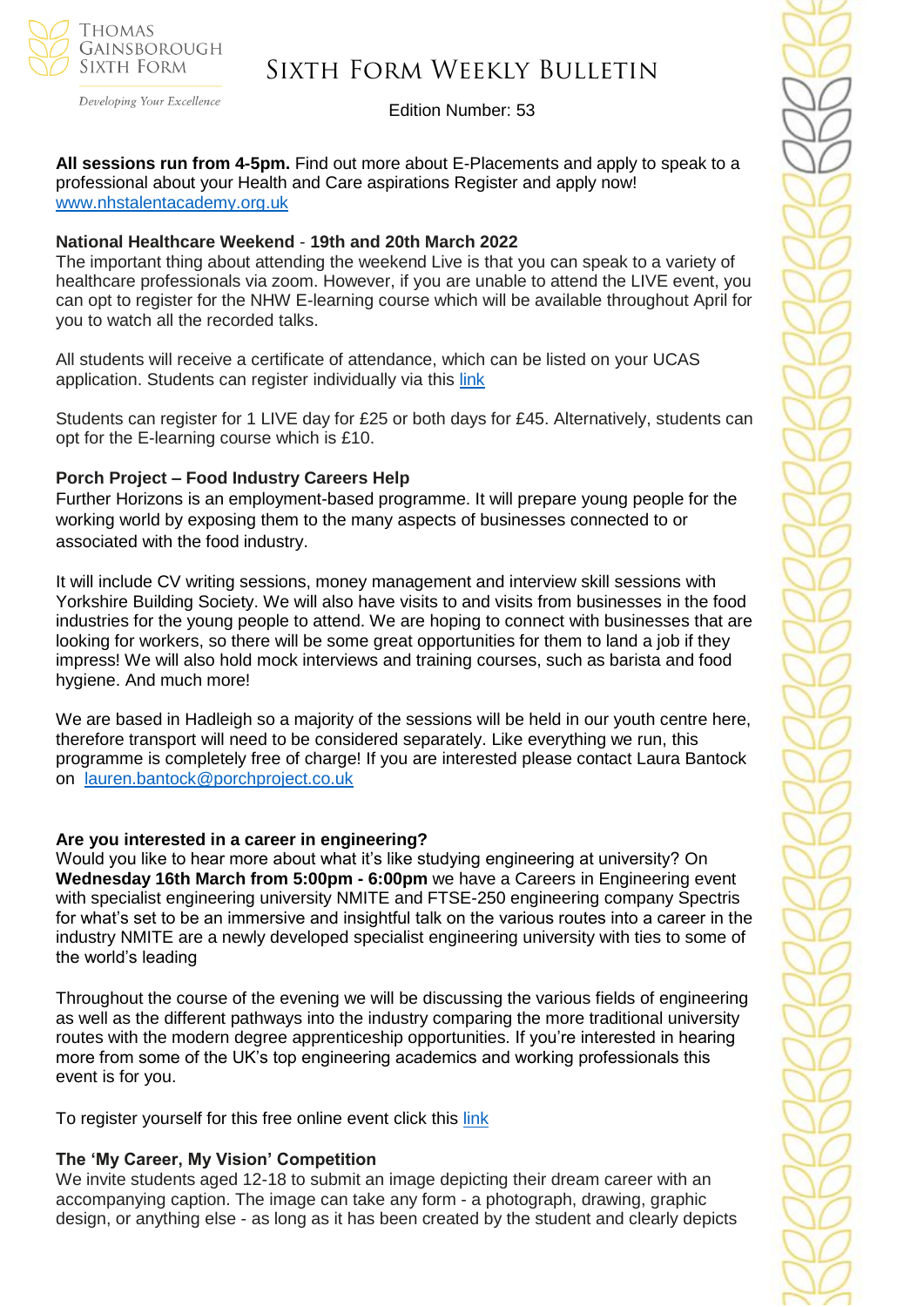

# Sixth Form Weekly Bulletin

Edition Number: 53

the career of their dreams. Creativity is highly encouraged! **The deadline is Friday 8th April**  and students can [enter now.](https://investin.org/blogs/news/careers-week-competition?utm_source=UK+SCHOOLS+MASTER&utm_campaign=9d91cb935c-bankersschoolmar_COPY_01&utm_medium=email&utm_term=0_bfccb03bbd-9d91cb935c-137697031&mc_cid=9d91cb935c&mc_eid=894e4199ae)

### **Gatwick Airport Careers and Jobs**

Gatwick is the second largest airport in the UK with one of the world's most efficient single runway. They serve more than 230 destinations in 74 countries. Uniquely they are home to a mix of airline operators from scheduled to low-cost and charter airlines. There are a multitude of career opportunities. Please click [here](https://learnliveuk.com/partner/gatwick-airport-careers/) for more career information and videos.

# **STEM – Nuffield Research Placements**

The NRP programme provides engaging, hands-on research projects, where Year 12 students can make a meaningful contribution towards the work of a host organisation through a well-supervised but independent research collaboration relating to an area of science, quantitative social science, computing, technology, engineering or maths.

Students can apply via the button below but please make sure you've checked the eligibility requirements on our main website [here](https://www.stem.org.uk/nuffield-research-placements) . The scheme costs the pupils nothing. Last year, there were more placements offered by employers than students who came forward. Pupils have a good chance if they apply. **The closing date for applications is the 14th of March.**

### **Speakers for Schools Virtual Work Experience Programme**

Speakers for Schools has thousands of opportunities available to discover which apprenticeship might be right for them. A few examples of the amazing employers and opportunities on offer:

- **United Utilities** How to kick start your career with a United Utilities [Apprenticeship](https://www.s4snextgen.org/Opportunities/View/id/2416)
- **Willmott Dixon** Future Leaders and Careers in the [Construction](https://www.s4snextgen.org/Opportunities/View/id/2536) Sector:
- **British Army-**Do you play an instrument and are [passionate](http://www.s4snextgen.org/Opportunities/View/id/2513) about all things musical? Then this insight [session](http://www.s4snextgen.org/Opportunities/View/id/2513) is for you
- **British Army-Have you ever [wondered](https://www.s4snextgen.org/Opportunities/View/id/2514) what it takes to become a part of the Army** Medical [Services?](https://www.s4snextgen.org/Opportunities/View/id/2514) Then this insight session is for you
- Amey- Can you design and build a [sustainable](http://www.s4snextgen.org/Opportunities/View/id/2189) railway?
- **Morgan Sindall Group National [Apprenticeship](http://www.s4snextgen.org/Opportunities/View/id/2506) Week Series -** University vs [Apprenticeships:](http://www.s4snextgen.org/Opportunities/View/id/2506) Question Time

Please sign up to speakers for schools virtual work [experience](https://www.speakersforschools.org/experience-2/) free of charge to apply for any of the above opportunities.

# **Interested in Football?**

The Suffolk Youth Council is relaunching and looking for new members to join. The Youth Council is made up of a selection of young people aged between 16 and 25 that can help shape Suffolk Football by supporting the delivery of the county's targets. Young people's opinions are important to Suffolk FA and being on the Youth Council provides a voice to all those in Suffolk football to let us know how we can support and develop the game. The relaunch will provide all members the ability to create new aims and objectives, events and projects that provide further opportunities for young people in Suffolk.

Alongside the work of the Youth Council all members will have the chance to assist Suffolk FA staff members on their projects and gain valuable experience that they can take into your personal career paths. To read the full story please click [here.](https://www.suffolkfa.com/news/2022/feb/11/sfa-youth-council-is-relaunching)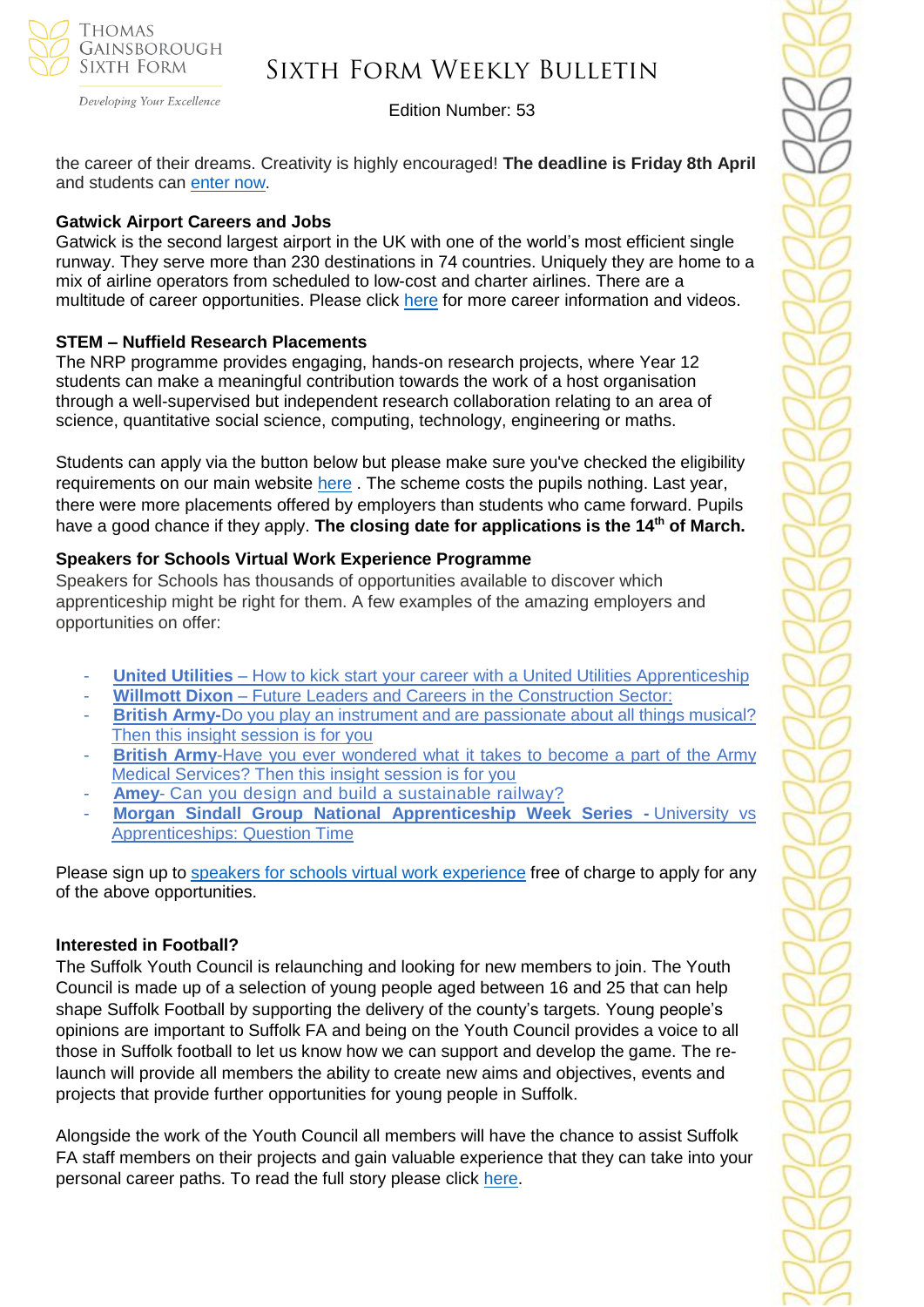

# Sixth Form Weekly Bulletin

Edition Number: 53

To apply please send your CV and 300 words starting, 'Why you would be a great fit on the Suffolk FA Youth Council?' to James Morley on [james.morley@suffolkfa.com.](mailto:james.morley@suffolkfa.com)

#### **The Big Bang Fair is BACK!**

The UK's biggest celebration of STEM for young people is returning next summer **Weds 22 –24 June 2022, NEC Birmingham** We cannot wait to get the chance to wow, inspire and surprise young people, helping them discover all the exciting possibilities in STEM. Over the 3 days, visitors will hear first-hand from exciting scientists and engineers and connect with inspiring career role models. For more information follow this [link](https://www.thebigbang.org.uk/)

#### **Careers and Coffee**

Careers & Coffee showcases employers from a variety of sectors and industries to prepare and inspire your young people for the fast-changing world of work. Our upcoming streams can be found live **Wednesdays** at **4.30** on the LEP YouTube Channel [here](https://emea01.safelinks.protection.outlook.com/?url=https%3A%2F%2Fwww.youtube.com%2Fchannel%2FUCMQWGt6SdsGQF-KJCq7JTwQ&data=04%7C01%7C%7C4c6c44ecc3fb4f20ff7908d9db3b3618%7C84df9e7fe9f640afb435aaaaaaaaaaaa%7C1%7C0%7C637781869767327633%7CUnknown%7CTWFpbGZsb3d8eyJWIjoiMC4wLjAwMDAiLCJQIjoiV2luMzIiLCJBTiI6Ik1haWwiLCJXVCI6Mn0%3D%7C3000&sdata=jcnjPssNA6CGryLNqRJMQzfb7UnLUOJ3WUdL%2FnQhejw%3D&reserved=0) or on Twitch [here.](https://emea01.safelinks.protection.outlook.com/?url=https%3A%2F%2Fwww.twitch.tv%2FNewAngliaEAN&data=04%7C01%7C%7C4c6c44ecc3fb4f20ff7908d9db3b3618%7C84df9e7fe9f640afb435aaaaaaaaaaaa%7C1%7C0%7C637781869767327633%7CUnknown%7CTWFpbGZsb3d8eyJWIjoiMC4wLjAwMDAiLCJQIjoiV2luMzIiLCJBTiI6Ik1haWwiLCJXVCI6Mn0%3D%7C3000&sdata=%2BC%2F2NVk7rCN9nN0gPB86AdBavn%2BdywBz%2FR1nbIo0XG8%3D&reserved=0)

Here is the link for Wednesday's C&C - [https://www.youtube.com/watch?v=UJcUHXG5vtg](https://emea01.safelinks.protection.outlook.com/?url=https%3A%2F%2Fwww.youtube.com%2Fwatch%3Fv%3DUJcUHXG5vtg&data=04%7C01%7C%7C4c6c44ecc3fb4f20ff7908d9db3b3618%7C84df9e7fe9f640afb435aaaaaaaaaaaa%7C1%7C0%7C637781869767327633%7CUnknown%7CTWFpbGZsb3d8eyJWIjoiMC4wLjAwMDAiLCJQIjoiV2luMzIiLCJBTiI6Ik1haWwiLCJXVCI6Mn0%3D%7C3000&sdata=QmwZMfWApfz3NYzqKGZdNMm6DnYKNSnpPCkWXQ5qlMw%3D&reserved=0)

- **30th March** A career for all weathers… YouTube [Twitch](https://emea01.safelinks.protection.outlook.com/?url=https%3A%2F%2Fwww.twitch.tv%2FNewAngliaEAN&data=04%7C01%7C%7C4c6c44ecc3fb4f20ff7908d9db3b3618%7C84df9e7fe9f640afb435aaaaaaaaaaaa%7C1%7C0%7C637781869767327633%7CUnknown%7CTWFpbGZsb3d8eyJWIjoiMC4wLjAwMDAiLCJQIjoiV2luMzIiLCJBTiI6Ik1haWwiLCJXVCI6Mn0%3D%7C3000&sdata=%2BC%2F2NVk7rCN9nN0gPB86AdBavn%2BdywBz%2FR1nbIo0XG8%3D&reserved=0)
- **6<sup>th</sup> April** 'No Mess'. A different perspective on careers in Construction

#### **Yr12 students interested in STEM subjects**

Insight into University residential courses run over 4 or 5 days where students get a taster of university life and an insight into a specific STEM subject. In summer 2022 these will include

- Ø Maths at Lancaster University
- Ø Materials Science at University of Cambridge
- Ø Mechanical Engineering at UCL
- Ø Robotics & Autonomous Systems at University of Liverpool
- Ø Broad-based Engineering at University of Sheffield

Students will get the opportunity to experience university style lectures and work on activities and group projects with the support of academics and student mentors. Students will stay in halls of residence and will take part in social activities in the evenings.

For dates, cost, requirements, content of each course and the application form, please visit <https://www.etrust.org.uk/residential-insight-into-university>

If you are not quite sure what subject you'd like to study at university and would like to **experience a variety of subjects and universities** this summer, our **virtual Insight into University course** would guarantee this experience - for more information and to apply for the virtual Insight into University course, please visit our

website <https://www.etrust.org.uk/insight-into-university> and click [here](https://dd233f6a-c442-4437-a8e1-9e42987b6020.filesusr.com/ugd/4517c8_fcb7add322ae4a1eab2156347e1f2442.pdf) for the virtual Insight into University flyer.

#### **InvestIN Spring Term Career Opportunities**

Available in 20+ industries: In-person at UCL or live online

You can now register for our spring term career opportunities, which are available in 20+ cutting-edge industries. You will learn directly from some of the UK's best professionals doctors, forensic scientists, architects, MPs, filmmakers, engineers and more - through a series of live, interactive simulations which provide tailor-made, professional experience. You can choose to attend either at UCL or live online from the comfort of your own home. VIEW ALL: AGES 15-18 [Click here](https://investin.org/pages/spring-term-career-programmes-15-18?utm_source=UK+SCHOOLS+MASTER&utm_campaign=3b31a67736-bankersschoolmar_COPY_01&utm_medium=email&utm_term=0_bfccb03bbd-3b31a67736-137697031&mc_cid=3b31a67736&mc_eid=894e4199ae)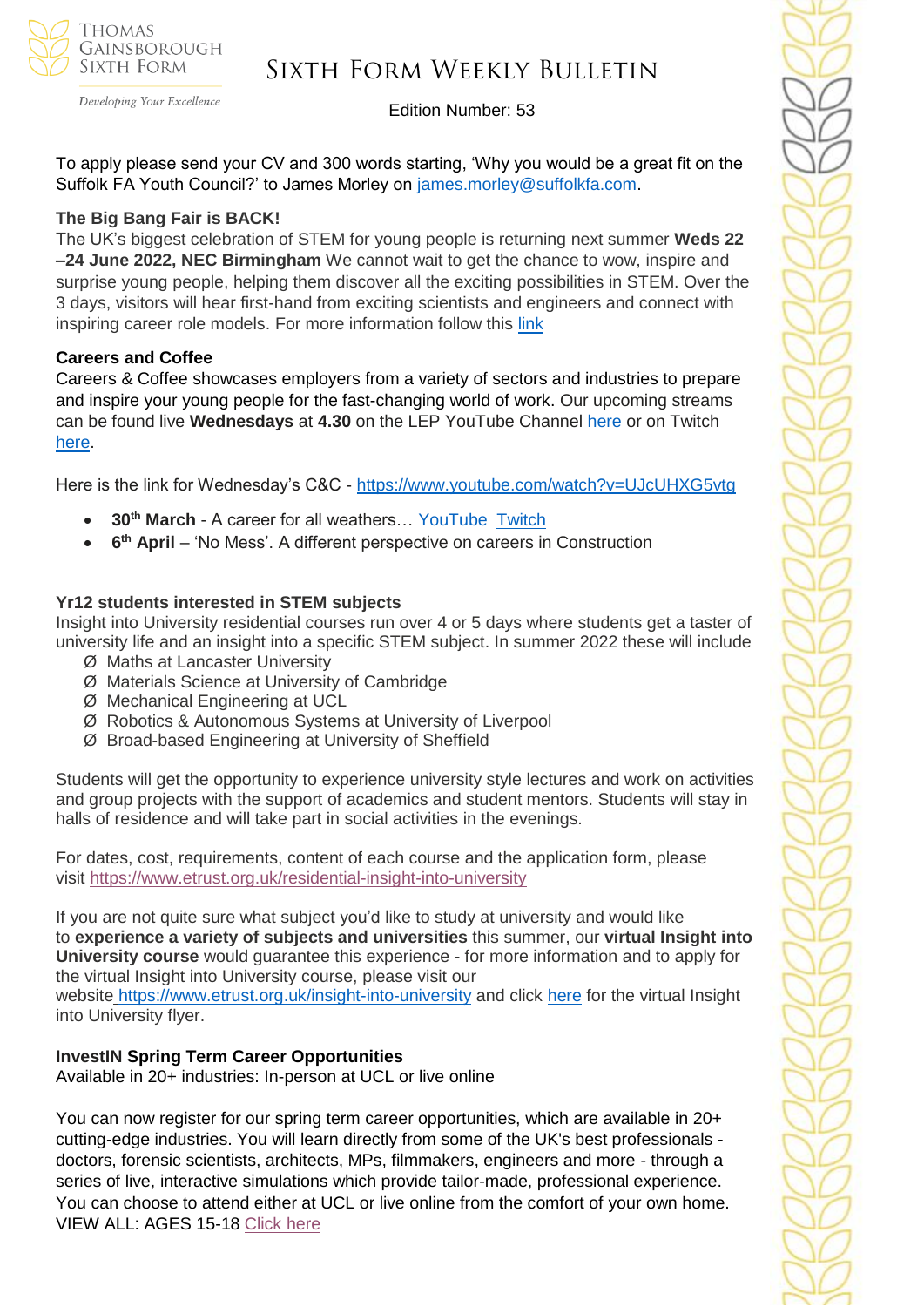

Developing Your Excellence

Edition Number: 53

# **NHS Speech and Language Therapy Career Workshop**

This workshop is an opportunity to:

- Learn more about Speech and Language Therapy as a career
- Meet members of a Speech and Language Therapy team
- Find out how to become a Speech and Language Therapist
- **Date: Tuesday 19th April 2022, from 10am-12.30pm**

Venue: Virtual via MS Teams. The link will be emailed to you ahead of the session. **Contact 01473 321225 to book a place.**

# **HAIRDRESSING SATURDAY JOB IN BURES**

**Salon-** Beautiful You, Bures are looking for a Saturday assistant 0830-1700 **Duties** - Helping stylist; Cleaning; Making tea; Shampooing; Answering phone; Laundry We can offer training ourselves as well as in-salon training from GHD /Goldwell/KMS, Leading on to apprenticeship or college placement

If interested please email: [s.hinton@sky.com](mailto:s.hinton@sky.com) or call: 07583620616

### **Anglian Water Level 3 Operational Apprenticeships, Suffolk/Essex**

Salary: £12,594-£13,905 per annum

Start dates: August & September 2022

Anglian Water... we're much more than water and poo! We have over 5,000 employees and provide water and water recycling services to over 6 million customers across the East of England. We are looking for the next generation of people who are ready to kickstart their career and fulfil their potential through a Level 3 Apprenticeship. This is your chance to gain valuable work experience, achieve a fantastic qualification, all whilst getting paid for it!

[See what life is like as an apprentice at Anglian](https://youtu.be/ocHab1ZNOjA) Water here

We're looking for technicians, engineers, electricians, and lots more. If you're interested in a practical/hands on career that involves using Science, Technology, Engineering and Maths daily, we'd love to hear from you. To find out what these opportunities involve visit <https://anglianwatercareers.co.uk/early-careers/apprentices/>

# **Amazing Apprenticeships**

Explore 220+ Higher and Degree apprenticeship vacancies in the November edition of the Higher & Degree listing 2021/22.

**Download** the Higher & Degree listing now or **find out more** about the listing, who it is for and how to best use it in our FAQs below. [DOWNLOAD NOW](https://amazingapprenticeships.com/resource/higher-and-degree-listing/)

**Colchester Institute** - Apprenticeship Vacancies

**West Suffolk College -** [Apprenticeship vacancies](https://www.wsc.ac.uk/find-a-course/apprenticeships)

**Apprenticeships New Anglia -** [Apprenticeship vacancies](https://www.apprenticeshipsnewanglia.co.uk/)

**Government Official Search** - [Apprenticeship Vacancies](https://www.gov.uk/apply-apprenticeship)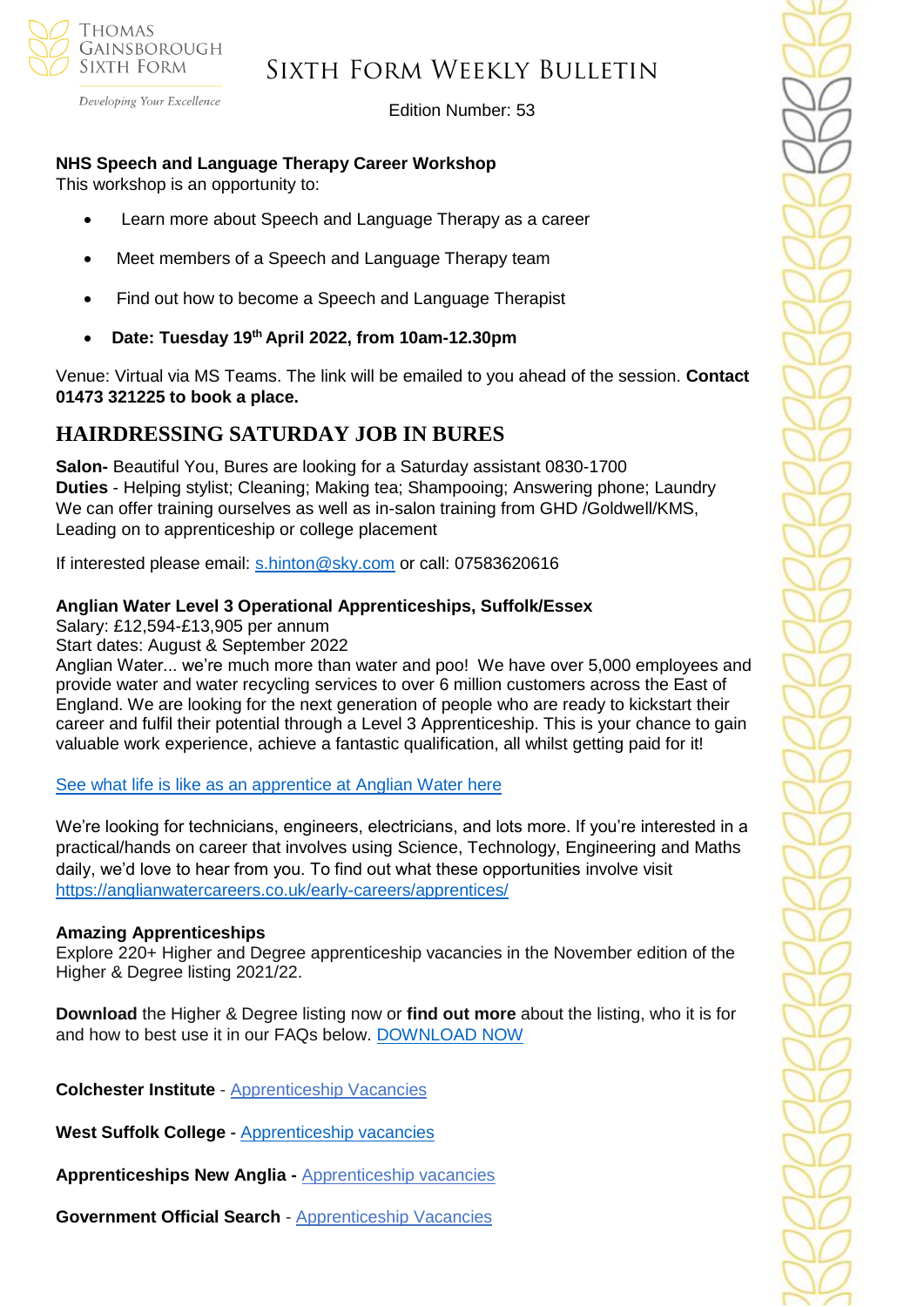

Developing Your Excellence

Edition Number: 53

### **New Anglia Search -** [Apprenticeship Vacancies](https://v2.apprenticeshipsnewanglia.co.uk/apprenticeships/search/?s_query=&s_location=&s_distance=30&s_trade=0&s_apprenticeshipLevel=0&prop_View=list&prop_sort=created+desc)

#### **National Grid Apprenticeship Video**

[Click here t](https://careermap.co.uk/video/naw2022-national-grid-shape-the-future-of-energy-with-national-grid/)o watch our National Apprenticeship week videos about apprenticeships at National Grid. [Click here](https://www.nationalapprenticeshipweek.co.uk/company/national-grid/) to apply for one of our roles.

#### **Bloomberg Apprenticeship Video**

[Click here](https://careermap.co.uk/video/naw2022-bloomberg-apprenticeships-at-bloomberg-how-to-submit-a-winning-application/) to watch our National Apprenticeship week video about apprenticeships at this international business information company. [Click here](https://www.nationalapprenticeshipweek.co.uk/company/bloomberg/) to apply.

#### **Pfizer Apprenticeship Video**

[Click here](https://careermap.co.uk/video/naw2022-pfizer-join-our-apprenticeship-programme-and-make-a-difference/) to watch our National Apprenticeship week video about apprenticeships at Pfizer an American multinational pharmaceutical and biotechnology corporation. [Click here](https://www.nationalapprenticeshipweek.co.uk/company/pfizer/) to find out more about roles.

#### **Zurich Apprenticeship Video**

[Click here t](https://careermap.co.uk/video/naw2022-zurich-apprenticeship-insight-session/)o watch a National Apprenticeship week video about careers at Zurich one of the world's largest insurance companies. [Click here](https://www.nationalapprenticeshipweek.co.uk/company/zurich/) to apply to a role.

#### **BDO Apprenticeship Video**

[Click here](https://careermap.co.uk/video/naw2022-bdo-unravelling-the-mysteries-of-accountancy-as-a-profession/) to watch a National Apprenticeship week video about careers at BDO a national accountancy firm with offices all over the UK. [Click here t](https://www.bdoearlyincareer.co.uk/apprenticeship/?utm_source=CareerMap&utm_medium=Profile&utm_campaign=33_3951_EarlyCareers21-22&utm_term=1x1&utm_content=SchoolLeaver_EmployerProfile)o find out about roles.

#### **IBM Apprenticeship Video**

[Click heret](https://careermap.co.uk/video/naw2022-ibm-discover-apprenticeships-at-ibm/)o watch our National Apprenticeship week video. [Click here](https://www.nationalapprenticeshipweek.co.uk/company/ibm/) to apply for their roles. Future 12-month internship - [link](https://successatschool.us3.list-manage.com/track/click?u=2c038531b25876a2c7c9cf8b1&id=a77a2d64dd&e=530f418f3c)

#### **ECITB Apprenticeship Video**

[Click here t](https://careermap.co.uk/video/naw2022-ecitb-careers-in-engineering-construction-engineering-the-future/)o watch our National Apprenticeship week video about engineering and careers in construction. [Click here](https://www.nationalapprenticeshipweek.co.uk/company/ecitb/) to apply for roles.

# **EDF Apprenticeships**

**Advanced Apprenticeships** Wind Turbine Technician Apprenticeship - [link](https://successatschool.us3.list-manage.com/track/click?u=2c038531b25876a2c7c9cf8b1&id=23cc398a82&e=530f418f3c) Business Administration Apprenticeship - [link](https://successatschool.us3.list-manage.com/track/click?u=2c038531b25876a2c7c9cf8b1&id=913e6195c6&e=530f418f3c)

# **Degree Apprenticeships**

Cyber Security Degree Apprenticeship [-](https://successatschool.us3.list-manage.com/track/click?u=2c038531b25876a2c7c9cf8b1&id=7600050546&e=530f418f3c) [link](https://successatschool.us3.list-manage.com/track/click?u=2c038531b25876a2c7c9cf8b1&id=e8dfed7191&e=530f418f3c) Nuclear Engineering Degree Apprenticeship - [link](https://successatschool.us3.list-manage.com/track/click?u=2c038531b25876a2c7c9cf8b1&id=b2a0f62f03&e=530f418f3c) Chemistry Technician Degree Apprenticeship - [link](https://successatschool.us3.list-manage.com/track/click?u=2c038531b25876a2c7c9cf8b1&id=6c0fd2d406&e=530f418f3c)

#### **National Audit Office Apprenticeship**

The [National Audit Office's \(NAO\) Apprentice Accountancy Scheme](https://nam12.safelinks.protection.outlook.com/?url=https%3A%2F%2Fsuccessatschool.us3.list-manage.com%2Ftrack%2Fclick%3Fu%3D2c038531b25876a2c7c9cf8b1%26id%3D7d31aee542%26e%3D530f418f3c&data=04%7C01%7C%7Ce20f21983b15418e040508d9faa77d5e%7C84df9e7fe9f640afb435aaaaaaaaaaaa%7C1%7C0%7C637816419545507260%7CUnknown%7CTWFpbGZsb3d8eyJWIjoiMC4wLjAwMDAiLCJQIjoiV2luMzIiLCJBTiI6Ik1haWwiLCJXVCI6Mn0%3D%7C3000&sdata=JV9WYVsLMKhmyVlguVlBhqXVN%2BRAvZFr9pO4GpwEETQ%3D&reserved=0) is open for applications **until 21st March 2022 (23:59)**.[Click to apply here](https://successatschool.org/jobandcoursedetail/744/NAO-Accountancy-Apprenticeship-2022?goal=0_65c6d67e71-f5ea1df638-212136547&mc_cid=f5ea1df638&mc_eid=530f418f3c)

# **PWC Apprenticeship**

School and College Leaver Programme in Consulting - London, Manchester, Leeds, Bristol, Birmingham - [link](https://emea01.safelinks.protection.outlook.com/?url=https%3A%2F%2Fsuccessatschool.us3.list-manage.com%2Ftrack%2Fclick%3Fu%3D2c038531b25876a2c7c9cf8b1%26id%3D7c785a403a%26e%3D530f418f3c&data=04%7C01%7C%7C945e830acdbc408b2c5908d9ef9bf91d%7C84df9e7fe9f640afb435aaaaaaaaaaaa%7C1%7C0%7C637804275456334636%7CUnknown%7CTWFpbGZsb3d8eyJWIjoiMC4wLjAwMDAiLCJQIjoiV2luMzIiLCJBTiI6Ik1haWwiLCJXVCI6Mn0%3D%7C3000&sdata=oyMYuDD20pYYYgBCkbj7h8Goi5rCEf3uGHspKO90PR8%3D&reserved=0)

School and College Leaver Programme in Tax - Nationwide - [link](https://emea01.safelinks.protection.outlook.com/?url=https%3A%2F%2Fsuccessatschool.us3.list-manage.com%2Ftrack%2Fclick%3Fu%3D2c038531b25876a2c7c9cf8b1%26id%3Dd7fb685283%26e%3D530f418f3c&data=04%7C01%7C%7C945e830acdbc408b2c5908d9ef9bf91d%7C84df9e7fe9f640afb435aaaaaaaaaaaa%7C1%7C0%7C637804275456490872%7CUnknown%7CTWFpbGZsb3d8eyJWIjoiMC4wLjAwMDAiLCJQIjoiV2luMzIiLCJBTiI6Ik1haWwiLCJXVCI6Mn0%3D%7C3000&sdata=gRswlE1zBGH%2B8Jf5qjxjt%2FcJg3R3aW9xfEtIvqfNwqc%3D&reserved=0)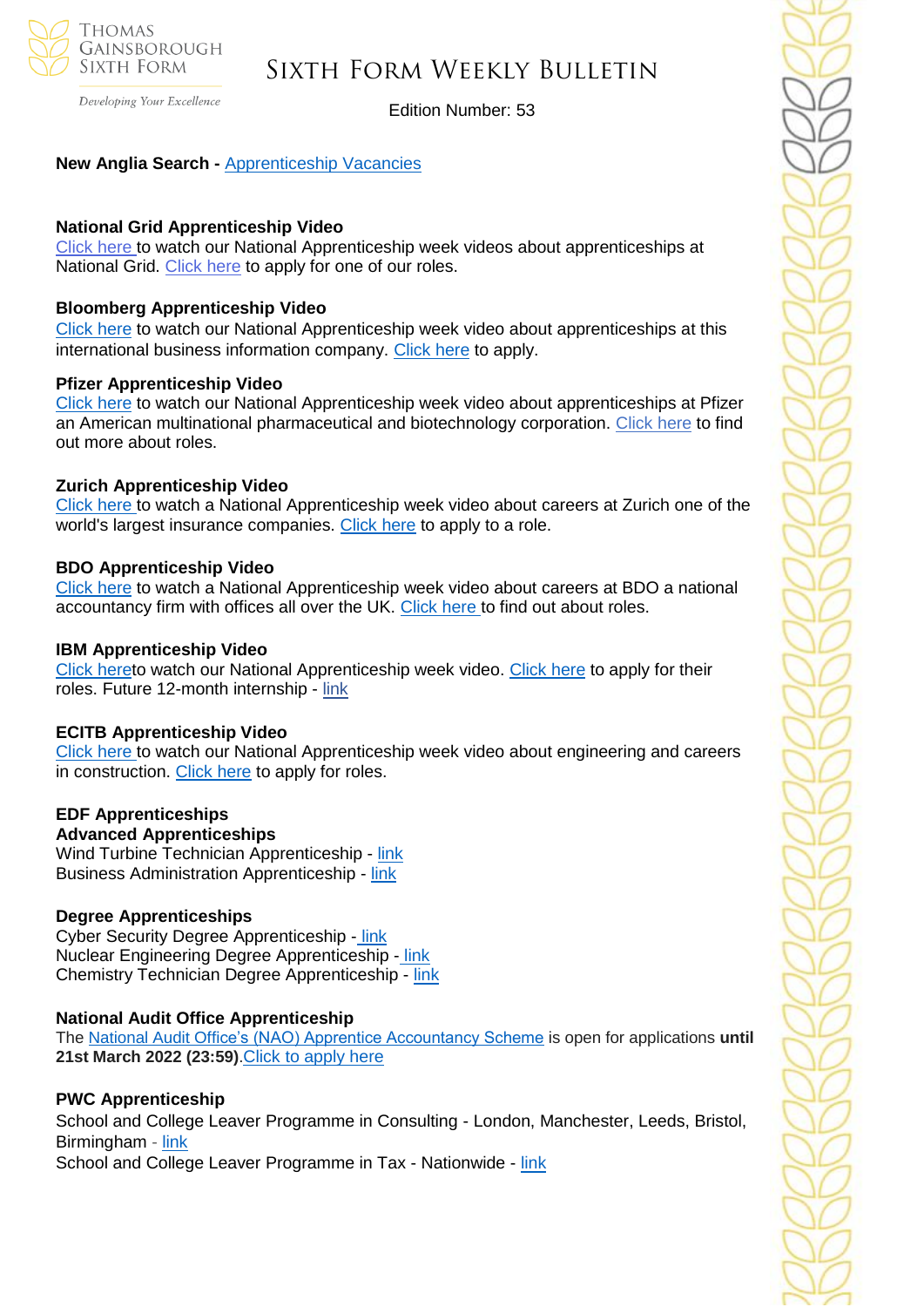

Developing Your Excellence

Edition Number: 53

# **EY Apprenticeship**

You don't need a degree to start a successful career in business. Our work experience and apprenticeships give you the chance to build your career in our world, your way.

[Click here](https://www.ey.com/en_uk/careers/students/programmes/schools) to find out about work experience at EY and Apprenticeships opportunities in Business Leadership and Management and Digital and Technology.

### **Yojo is back!**

Yojo is an apprenticeships app, created to link young people in Suffolk with vacancies, advice and organisational partners. The app includes:

- Live vacancies
- CV builder
- Interview practice quiz
- Personalised recommendations of career paths based on interests

**Find out more at:** [Yojo App | Made by young people, for young people](https://emea01.safelinks.protection.outlook.com/?url=https%3A%2F%2Fyojoapp.co.uk%2F&data=04%7C01%7C%7C4c6c44ecc3fb4f20ff7908d9db3b3618%7C84df9e7fe9f640afb435aaaaaaaaaaaa%7C1%7C0%7C637781869767483855%7CUnknown%7CTWFpbGZsb3d8eyJWIjoiMC4wLjAwMDAiLCJQIjoiV2luMzIiLCJBTiI6Ik1haWwiLCJXVCI6Mn0%3D%7C3000&sdata=9WtYUB305aPkl6q46VQFnWxhGcaNixIyQ7zb9qHytQc%3D&reserved=0)

### **A Guide to Green Jobs – Wednesday 16 March 17.30 – 19.00**

An event designed to showcase the range of careers within the Green Sector and to celebrate Global Recycling Day on Friday 18 March**.** 

This free virtual event is open to all students as well as parents, and has been designed for students to: • Interact and connect with some of the region's leading green sector employers • Learn about pathways available to a career in the green sector, including apprenticeships and graduate opportunities • Find out about different jobs and opportunities To register a place, please follow the link: [Click](https://emea01.safelinks.protection.outlook.com/?url=https%3A%2F%2Fbit.ly%2FFtFInsights7&data=04%7C01%7C%7C9127bcae865c4c677a8908d9ef9bcecd%7C84df9e7fe9f640afb435aaaaaaaaaaaa%7C1%7C0%7C637804274739921040%7CUnknown%7CTWFpbGZsb3d8eyJWIjoiMC4wLjAwMDAiLCJQIjoiV2luMzIiLCJBTiI6Ik1haWwiLCJXVCI6Mn0%3D%7C3000&sdata=vnRS2zEv%2BugMmqsrhENaYNiF6p2I2xWlUfd08Rjng%2BU%3D&reserved=0) here for more info

# University News

# **Colchester Institute / University Centre Colchester**

Our next virtual University Centre Colchester event will be on **Tuesday 15th March 2022**, starting at 6pm. This event offers the perfect opportunity to discuss our degree provision with our professional tutors and support teams. Please [click here](https://www.colchester.ac.uk/events/?f24_pid=db01a9d4-1973-4328-8f22-9e8504b0ca3f&utm_campaign=2022%2002%2018%20-%20Schools%20Update%20-%2088&utm_source=force24&utm_medium=email&utm_content=textlink) to book your place.

# **NHS Health and Social Care Careers Fair**

Hosted by North Central London Training Hub and Middlesex University on **Thursday 17 March 2022, from 4.30 - 7.30pm.** 

If you are thinking about a career in the healthcare sector encourage them to join us oncampus or virtually. This event aims to allow students to explore the different career choices available in the health care and social care sectors. [Sign up here.](https://www.mdx.ac.uk/study-with-us/information-for-schools/resources/nhs-social-care-careers-fair)

#### **Not sure what to study at university?**

If you are not sure what subject you'd like to study at university and would like to experience a variety of subjects and universities this summer, our virtual Insight into University course would guarantee this experience - for more information and to apply for the virtual Insight into University course, please visit our website [https://www.etrust.org.uk/insight-into](https://www.etrust.org.uk/insight-into-university)[university](https://www.etrust.org.uk/insight-into-university) and click [here](https://dd233f6a-c442-4437-a8e1-9e42987b6020.filesusr.com/ugd/4517c8_fcb7add322ae4a1eab2156347e1f2442.pdf) for the virtual Insight into University flyer.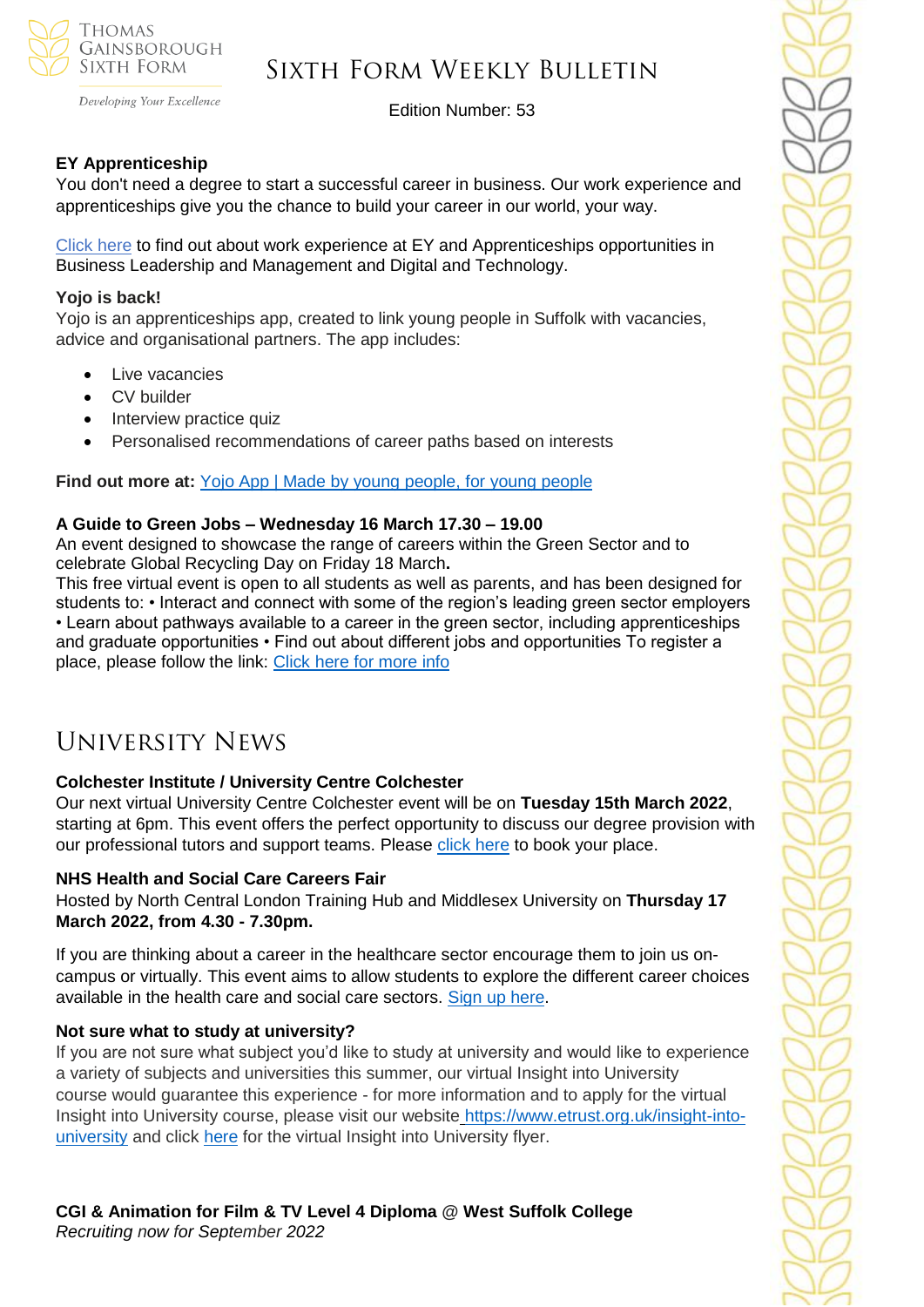

Developing Your Excellence

# Edition Number: 53

The UAL L4 CGI & Animation for TV and Film programme is ideal for any student wishing to pursue their passion within the highly creative world of VFX, 3D and 2D animated characters. Potential students would be those who have already dabbled in the design and planning of stories and characters and want to take these skills further. Students work on a yearlong real-world film producing VFX, 3D Modelling, Motion Capture, Animation and Matte Painting for VFX shots - the best part is you get a film credit and it counts as the first year of a degree with most Universities. [Click here](https://www.wsc.ac.uk/courses/level-4-professional-diplomas/754-level-4/9768-cgi-and-animation-for-tv-and-film-diploma-level-4-22vf394099) for more information.

# **Applications to the London Interdisciplinary School [\(LIS\)](https://emea01.safelinks.protection.outlook.com/?url=https%3A%2F%2Fschools.tecl.co.uk%2Feducationcompany5lz%2Flz.aspx%3Fp1%3DMuzDU3NjA0MjA1Uzk0NzE6NkYwQjdEMTg3QzdEMTdCODZFRjcxMENBNDUyNEYwN0M%253d-%26CC%3D%26w%3D5511&data=04%7C01%7C%7C39fcd5037de64b1f134108d9db3b46e6%7C84df9e7fe9f640afb435aaaaaaaaaaaa%7C1%7C0%7C637781869903019097%7CUnknown%7CTWFpbGZsb3d8eyJWIjoiMC4wLjAwMDAiLCJQIjoiV2luMzIiLCJBTiI6Ik1haWwiLCJXVCI6Mn0%3D%7C3000&sdata=pgQvu53gpi%2Fe%2F8%2BCNPs9L2gikEtVgERhZ9O0%2FbkIqeQ%3D&reserved=0) are still open!**

### **Do you:**

- Have a passion for the humanities and the sciences?
- Are still undecided about their university course?

Want a course that prepares them with skills for a changing world of work?

We are not on UCAS, which means applications are direct on the [LIS website](https://emea01.safelinks.protection.outlook.com/?url=https%3A%2F%2Fschools.tecl.co.uk%2Feducationcompany5lz%2Flz.aspx%3Fp1%3DMuzDU3NjA0MjA1Uzk0NzE6NkYwQjdEMTg3QzdEMTdCODZFRjcxMENBNDUyNEYwN0M%253d-%26CC%3D%26w%3D8515&data=04%7C01%7C%7C39fcd5037de64b1f134108d9db3b46e6%7C84df9e7fe9f640afb435aaaaaaaaaaaa%7C1%7C0%7C637781869903019097%7CUnknown%7CTWFpbGZsb3d8eyJWIjoiMC4wLjAwMDAiLCJQIjoiV2luMzIiLCJBTiI6Ik1haWwiLCJXVCI6Mn0%3D%7C3000&sdata=8Hlbt%2BgSl0U8BdHh3CK1iY0dZPD2WXrFZ8gatSx1i2Q%3D&reserved=0) and can be another option on top of their UCAS choices. Applicants do not need to submit a personal statement. Instead, we invite all applicants to a Selection Day, regardless of their grade profile. We want to get to know who your students are and their potential to achieve at Higher Education by meeting them!

# **Our final application deadline in 2022 – Friday 8th April**

#### **University of South Wales- Healthcare Webinars Part one: Studying for a career in healthcare** When? **Wednesday 23rd March at 6.30pm**

Hear from experts in each of these fields as they outline the most rewarding, as well as the more challenging parts of their professions. Highly experienced academic staff will provide detailed information, advice and guidance on their subject areas, and will be poised to answer your questions. Join us on **23rd March** and find out:

- The differences between each career pathway
- What it takes, and how to gain work experience
- Hints and tips for higher education research

# [Register Here](https://www.eventbrite.co.uk/e/studying-for-a-career-in-healthcare-with-the-university-of-south-wales-tickets-261788595737?aff=odeimcmailchimp&mc_cid=3f24ca3fc0&mc_eid=530f418f3c&goal=0_65c6d67e71-3f24ca3fc0-212136547)

### **Part two: Making a successful application to study health courses** When? **Wednesday 30th March at 6.30pm**

So, now you've decided you want to study a health course, how do you perfect your application and give yourself the best possible chance of success?

Join us on 30th March, where experts will provide you with essential hints and tips on writing an outstanding personal statement, how to avoid common application pitfalls, and how to perform well at interview.

[Register now](https://www.eventbrite.co.uk/e/making-a-successful-application-to-study-health-courses-tickets-261811153207?aff=odeimcmailchimp&mc_cid=3f24ca3fc0&mc_eid=530f418f3c&goal=0_65c6d67e71-3f24ca3fc0-212136547) to find out how you can maximise your chances of success in applying for health courses at university!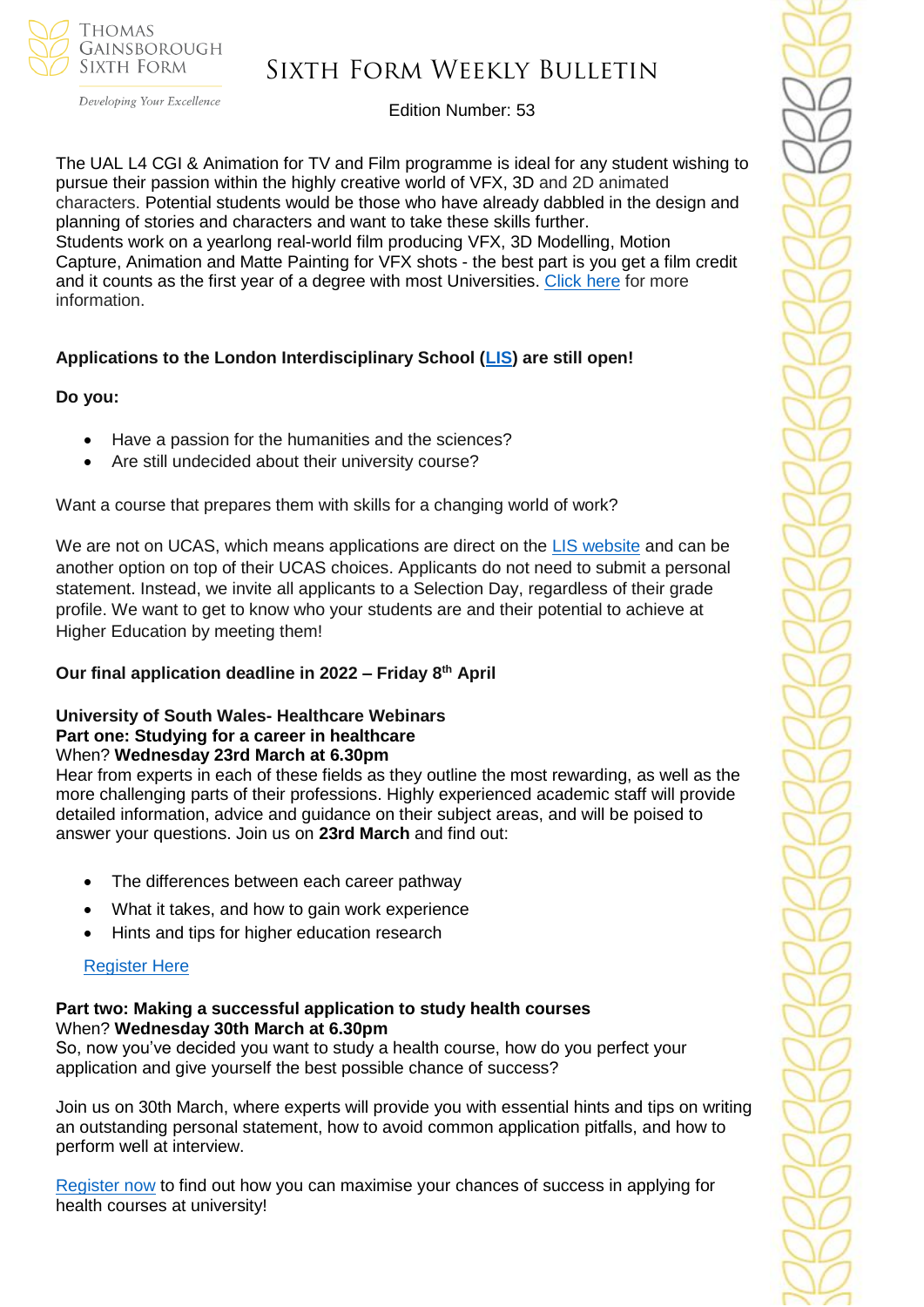

# Sixth Form Weekly Bulletin

Edition Number: 53

#### **Taster Lectures**

- **March 15 @ 12:50 - 13:35** HE Guidance: Getting Motivated & Dealing with Anxiety UEA & Buzz Consulting (KS5) Find out [more](https://channeltalent.us10.list-manage.com/track/click?u=145837fa6843e0c349598322a&id=63dd3662e5&e=155232616c) »
- **March 16 @ 15:35 - 16:20** Music Industries: The Greening Of Live Music In A Post-Covid World with Solent (KS5) Find out [more](https://channeltalent.us10.list-manage.com/track/click?u=145837fa6843e0c349598322a&id=784fc7644d&e=ba0e9a2959) » **[**NEW]
- **March 17 @ 15:35 - 16:35** insight4me Politics: UK vs US Politics with UEA & Goldsmiths (KS5) Find out [more](https://channeltalent.us10.list-manage.com/track/click?u=145837fa6843e0c349598322a&id=6a2f7f7556&e=ba0e9a2959) » **[**UPDATED]
- **March 21 @ 12:45 - 13:30** Politics/IR: Regional Organisations Local Power or World Domination? - Surrey (KS5) [Find out more »](https://nam12.safelinks.protection.outlook.com/?url=https%3A%2F%2Fchanneltalent.us10.list-manage.com%2Ftrack%2Fclick%3Fu%3D145837fa6843e0c349598322a%26id%3Dd4fed978eb%26e%3D155232616c&data=04%7C01%7C%7C74437464f1fb431c6f0d08da01a59e9a%7C84df9e7fe9f640afb435aaaaaaaaaaaa%7C1%7C0%7C637824108105664493%7CUnknown%7CTWFpbGZsb3d8eyJWIjoiMC4wLjAwMDAiLCJQIjoiV2luMzIiLCJBTiI6Ik1haWwiLCJXVCI6Mn0%3D%7C3000&sdata=FCw9KpS4uRX7Xzj59cCOfDsXgK%2BHL%2FxXkv0yUbqQONM%3D&reserved=0)
- **March 21 @ 16:15 - 17:15** Philosophy University Module Insights UEA (KS5) [Find out more »](https://nam12.safelinks.protection.outlook.com/?url=https%3A%2F%2Fchanneltalent.us10.list-manage.com%2Ftrack%2Fclick%3Fu%3D145837fa6843e0c349598322a%26id%3D994735b781%26e%3D155232616c&data=04%7C01%7C%7Ca7ac46bbd5794e52165d08da00dc9780%7C84df9e7fe9f640afb435aaaaaaaaaaaa%7C1%7C0%7C637823244674162611%7CUnknown%7CTWFpbGZsb3d8eyJWIjoiMC4wLjAwMDAiLCJQIjoiV2luMzIiLCJBTiI6Ik1haWwiLCJXVCI6Mn0%3D%7C3000&sdata=%2BpKd%2BUK0E8xL92gKztP1XDd3j61zK88gM4utftl2sr4%3D&reserved=0)
- **March 22 @ 15:35 - 16:20** Economics: Behavioural Economics & Tax Evasion reading (KS5) Find out [more](https://channeltalent.us10.list-manage.com/track/click?u=145837fa6843e0c349598322a&id=59b8c8a6ec&e=155232616c) » **[**NEW]
- **March 22 @ 11:15 - 12:15** insight4me Computer Science: Cutting Edge Software Development with Sheffield & Goldsmiths (KS5) [Find out more »](https://nam12.safelinks.protection.outlook.com/?url=https%3A%2F%2Fchanneltalent.us10.list-manage.com%2Ftrack%2Fclick%3Fu%3D145837fa6843e0c349598322a%26id%3De6a5185708%26e%3D155232616c&data=04%7C01%7C%7C2e8513d613b143a85ebd08da01bc7e52%7C84df9e7fe9f640afb435aaaaaaaaaaaa%7C1%7C0%7C637824206328267943%7CUnknown%7CTWFpbGZsb3d8eyJWIjoiMC4wLjAwMDAiLCJQIjoiV2luMzIiLCJBTiI6Ik1haWwiLCJXVCI6Mn0%3D%7C3000&sdata=HLXt5Mzna5s1K%2BugtFKXwhcQfkueI1zcA26uzr7ZjCw%3D&reserved=0) **[**UPDATED] Find out [more](https://channeltalent.us10.list-manage.com/track/click?u=145837fa6843e0c349598322a&id=6d6b2f6a72&e=ba0e9a2959) »
- **March 24 @ 13:30 - 14:10** History of Art: Nature In Art & Architecture Warwick (KS5) Find out [more](https://channeltalent.us10.list-manage.com/track/click?u=145837fa6843e0c349598322a&id=2bef70bede&e=155232616c) » **[NEW]**
- **March 28 @ 16:15 - 17:15** Business Studies: Skills & Insight Focus on Negotiation Skills (KS5) Find out [more](https://channeltalent.us10.list-manage.com/track/click?u=145837fa6843e0c349598322a&id=f308f3946f&e=155232616c) »
- **March 31 @ 15:35 - 16:20** Politics: What Is Populism? And Why Is It Important? Reading (KS5) Find out [more](https://channeltalent.us10.list-manage.com/track/click?u=145837fa6843e0c349598322a&id=fe3745d130&e=ba0e9a2959) »

### **UEA Webinars**

• [15 March: Getting motivated and dealing with anxiety](https://emea01.safelinks.protection.outlook.com/?url=https%3A%2F%2Fwww.channeltalent.co.uk%2Fevent%2Fhe-guidance-life-skills-for-getting-motivated-dealing-with-anxiety-with-university-of-east-anglia-dr-dominique-thompson-from-buzz-consulting-2%2F&data=04%7C01%7C%7C83f95f83e5d24573615008d9e4bd2998%7C84df9e7fe9f640afb435aaaaaaaaaaaa%7C1%7C0%7C637792323367442316%7CUnknown%7CTWFpbGZsb3d8eyJWIjoiMC4wLjAwMDAiLCJQIjoiV2luMzIiLCJBTiI6Ik1haWwiLCJXVCI6Mn0%3D%7C3000&sdata=LimvKahfg1TmoNHNNcIpJ%2BZOLj5QPSGFj2q4Ss0y2oA%3D&reserved=0) – Are you anxious about facing exams? Or struggling to get motivated? In this session, we'll share some practical tips and useful tools you can use to help cope with these issues.

#### **Suffolk New College**

Come along to one of our Taster Events -

- Suffolk Rural **12/03/22 9:30am - 12noon**
- On The Coast **12/03/22 9:30am - 12noon**
- Games Design; Art & Design **01/04/22**
- Introduction to Events, Festivals and Travel **01/04/22**
- Hair & Beauty; Catering & Hospitality **29/04/22 and 04/03/22**

To book your place visit [www.suffolk.ac.uk/tasterevents](http://www.suffolk.ac.uk/tasterevents) | 01473 382200 | info@suffolk.ac.uk

#### **Speakers for Schools Broadcasts**

### **Green Skills Week Campaign: Allison Ogden-Newton OBE, Chief Executive, Keep Britain Tidy - Tuesday 15th March 2-2:45pm**

Are you motivated to make a difference and improve environmental awareness? Perhaps your school is already involved in the Eco-schools programme! Join us for a broadcast with Allison Ogden-Newton OBE, Chief Executive, Keep Britain Tidy to learn about their campaigns and how you can get involved. Click [here](https://forms.office.com/r/Y0wdeNX8u2) to register